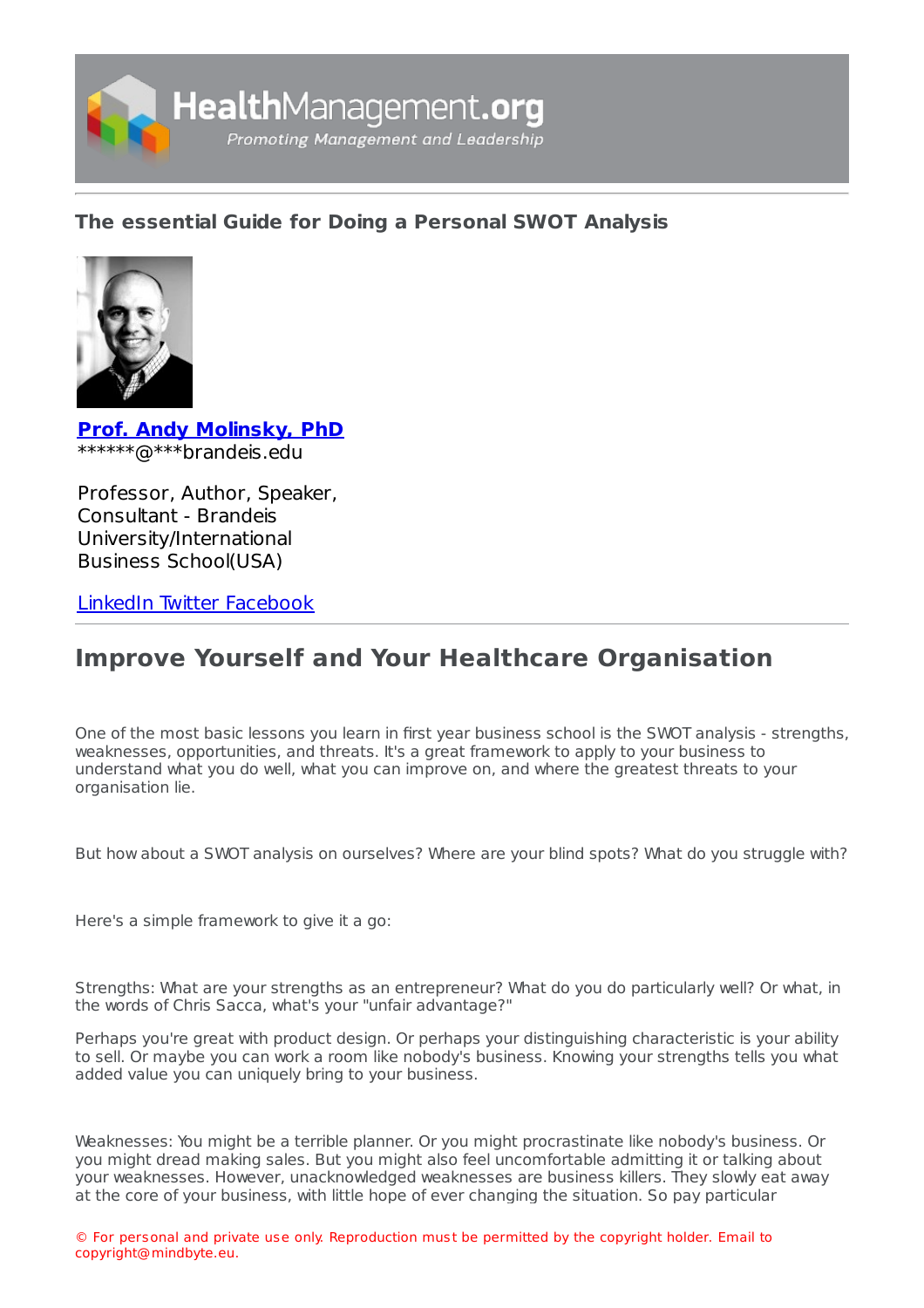at the core of your business, with little hope of ever changing the situation. So pay particular attention to weaknesses as you do your personal SWOT - and be as honest as possible with yourself as you do.

Opportunities: Opportunities can be chances to build on your strengths and rectify your weaknesses either through self-improvement or by adding additional members to the team with complimentary skills. But of course, opportunities can only be leveraged if weaknesses are recognised and acknowledged - yet another reason that honesty is so essential in the process of conducting your personal SWOT.

Threats: Finally, threats can come from multiple places. Your skills may no longer fit the needs of the business you're in. You might face competition from others who do have these skills and if you're unable to acknowledge and work on your weaknesses while at the same time, leveraging and accentuating your strengths, you could find yourself in a precarious professional position. Along these lines is the threat that you as the leader might lack the self-awareness or courage to look yourself in the mirror and conduct a honest, self-reflective SWOT analysis in the first place.

Doing an honest, self-reflective personal SWOT analysis is useful for anyone at any stage of their career. But it's especially useful for executives, who need such a wide-ranging set of skills to achieve their goals and find success in their healthcare organisations. Have you conducted a personal SWOT analysis? If not, what's holding you back?

Visit [here](http://www.andymolinsky.com/download-cheat-sheet-to-10-cultural-codes-from-around-the-world/) to receive my free guide to 10 cultural codes from around the world and [here](http://www.andymolinsky.com/comfort-zone/) for my very best tips on stepping outside your comfort zone at work.

A version of this [article](https://www.inc.com/andy-molinsky/how-to-do-a-swot-analysis-on-yourself-and-why-you-need-one.html) was previously [published](https://www.inc.com/andy-molinsky/how-to-do-a-swot-analysis-on-yourself-and-why-you-need-one.html) at [Inc.com.](http://inc.com/)

### **Zoom On**

#### **What is your top management tip?**

Myth: With enough inspiration, anyone can stretch outside their comfort zone

Reality: Anyone can do it, but it takes more than inspiration: it takes effort, persistence, strategy, and a keen understanding of the challenges. For more, have a look at [www.andymolinsky.com](http://www.andymolinsky.com/).

#### **What would you single out as a career highlight?**

Publishing my two books - Global Dexterity and Reach

#### **If you had not chosen this career path you would have become a…?**

Writer

#### **What are your personal interests outside of work?**

Sports, my children, cooking, watching reality TV.

© For personal and private use only. Reproduction must be permitted by the copyright holder. Email to copyright@mindbyte.eu.